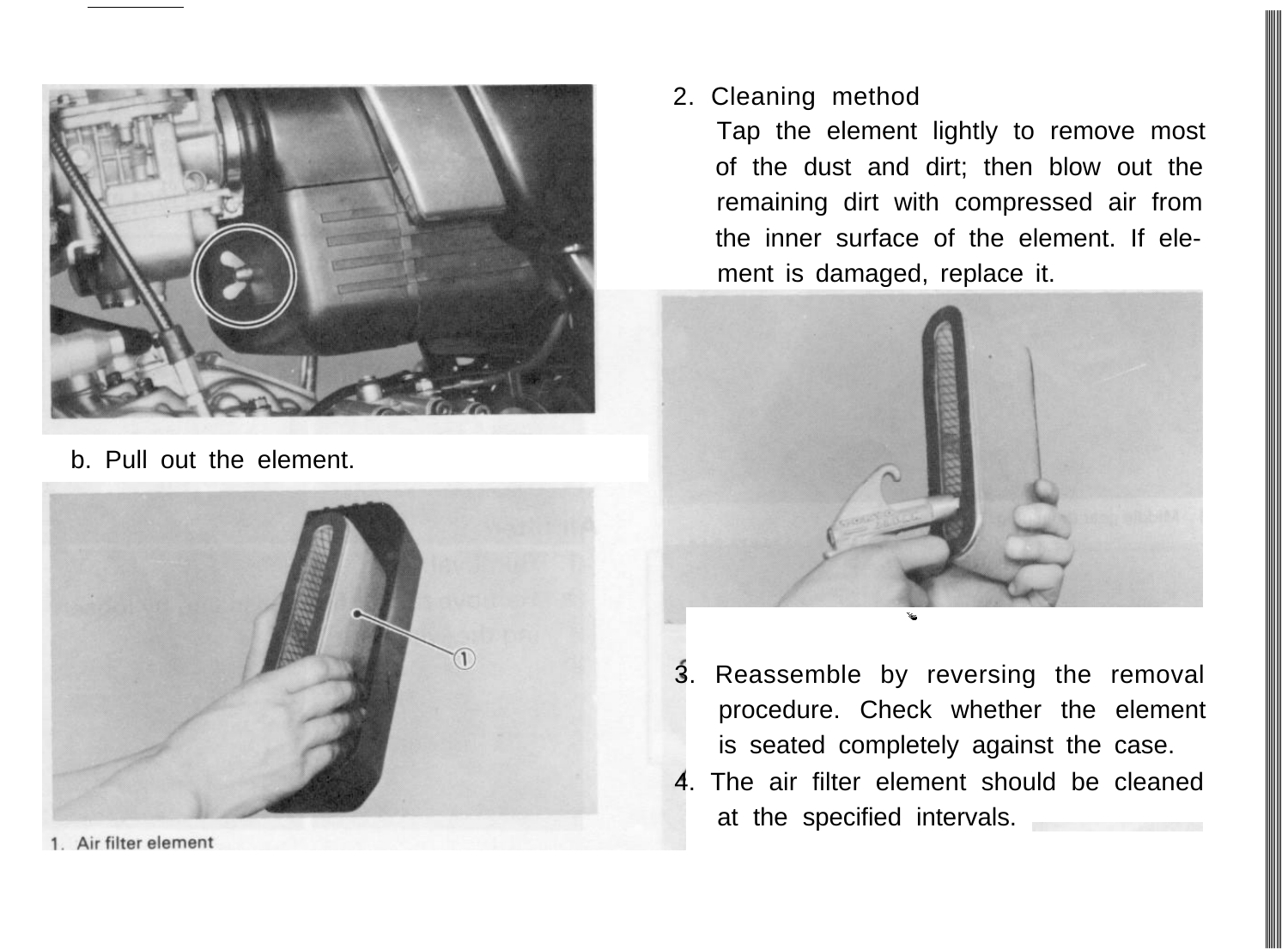# **-CAUTION:**

**The engine should never be run without the air cleaner element installed; excessive piston and/or cylinder wear may result.**

## **Front brake adjustment**

The front brake lever should be so adjusted that it has a free play of  $5 \sim 8$  mm (0.2  $\sim$ 0.3 in) at the lever end.

- 1. Loosen the lock nut on the brake lever.
- **2.** Turn the adjuster so that the brake lever movement at the lever end is  $5 \approx 8$  mm (0.2 ~ 0.3 in) before the adjuster contacts the master cylinder piston.
- **3.** After adjusting. tighten the lock nut.

#### **NOTE:**

**Check** for correct play and make sure it is working properly.



1. Adjuster 2 Lock put a.  $5 \sim 8$  mm (0.2  $\sim$  0.3 in)

### **-WARNING:**

**A soft or spongy feeling in the brake lever (and/or brake pedal) can indicate the presence of air in the brake system. This air must be removed by bleeding the brake system before the motorcycle is operated. Air in the system will result in greatly diminished braking capability and can result in loss of control and an accident. Have your Yamaha dealer or**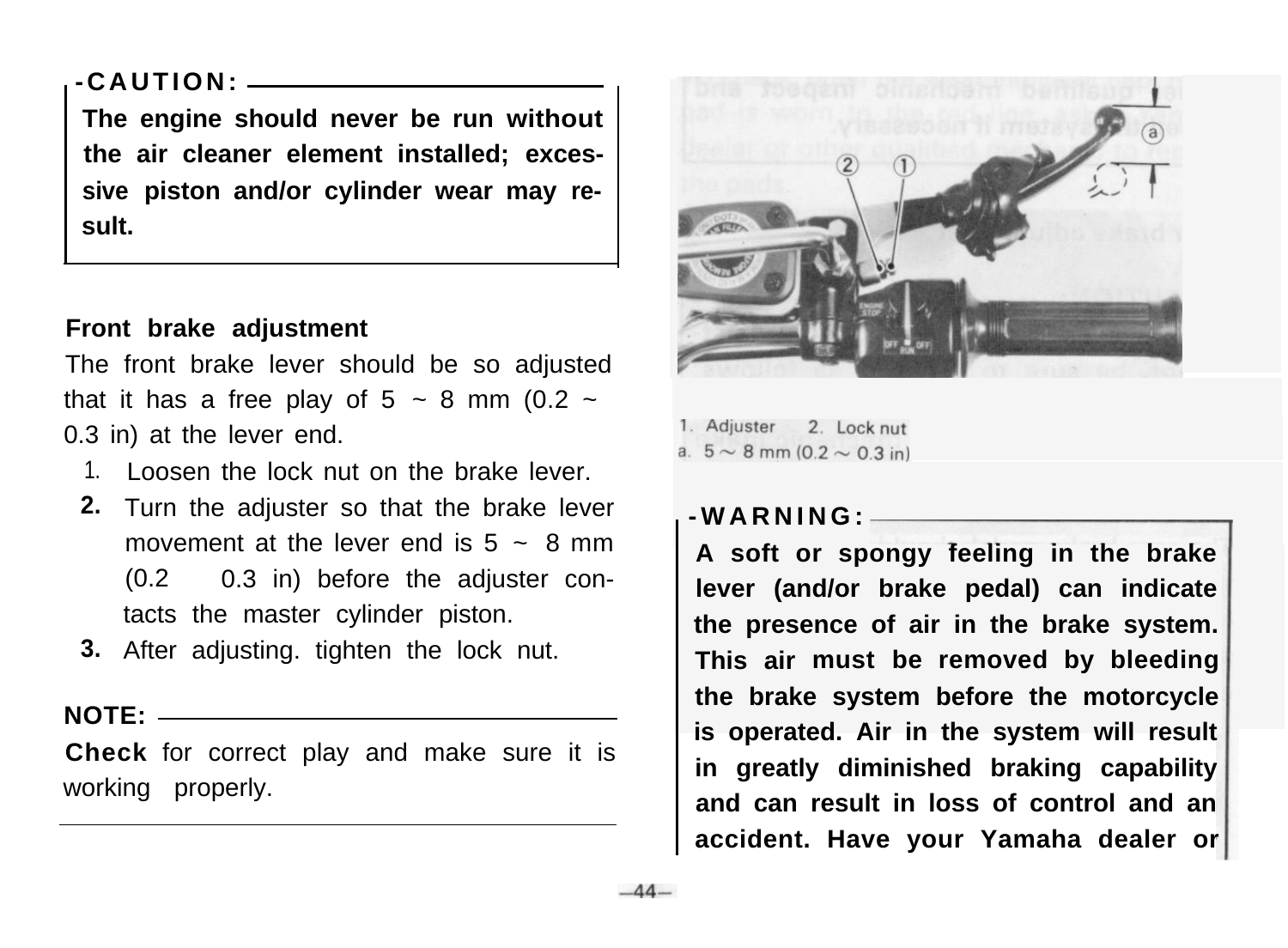**other qualified mechanic inspect and bleed the system if necessary.**

#### **Rear brake adjustment**

### **-CAUTION:**

**For the brake pedal position adjustment, be sure to proceed as follows; (It is advisable to have your Yamaha dealer or other qualified mechanic make this adjustment.)**

**The rear brake pedal should be so adjusted that it has a free play of 13~ 15 mm (0.51 -0.59 in) from when the brake pedal is stepped on to when the brake begins to engage.**



- I, Adjuster bolt (for pedal height) 5. Footrest  $2 \cdot$  Locknut 6. Pedal height 20 mm  $(0.78 \text{ m})$
- 
- 
- 
- $3 \text{ l}$  ocknut  $3 \text{ V}$  7. Free play  $13 \sim 15$ mm
	-
- 4. Brake rod (0.51-0.59 in)
	- **1. Loosen the adjuster lock nut (for pedal height).**
	- **2. By turning the adjuster bolt clockwise or counterclockwise, adjust the brake pedal position so that its top end is approx. 20 mm (0.78 in) below the footrest top end.**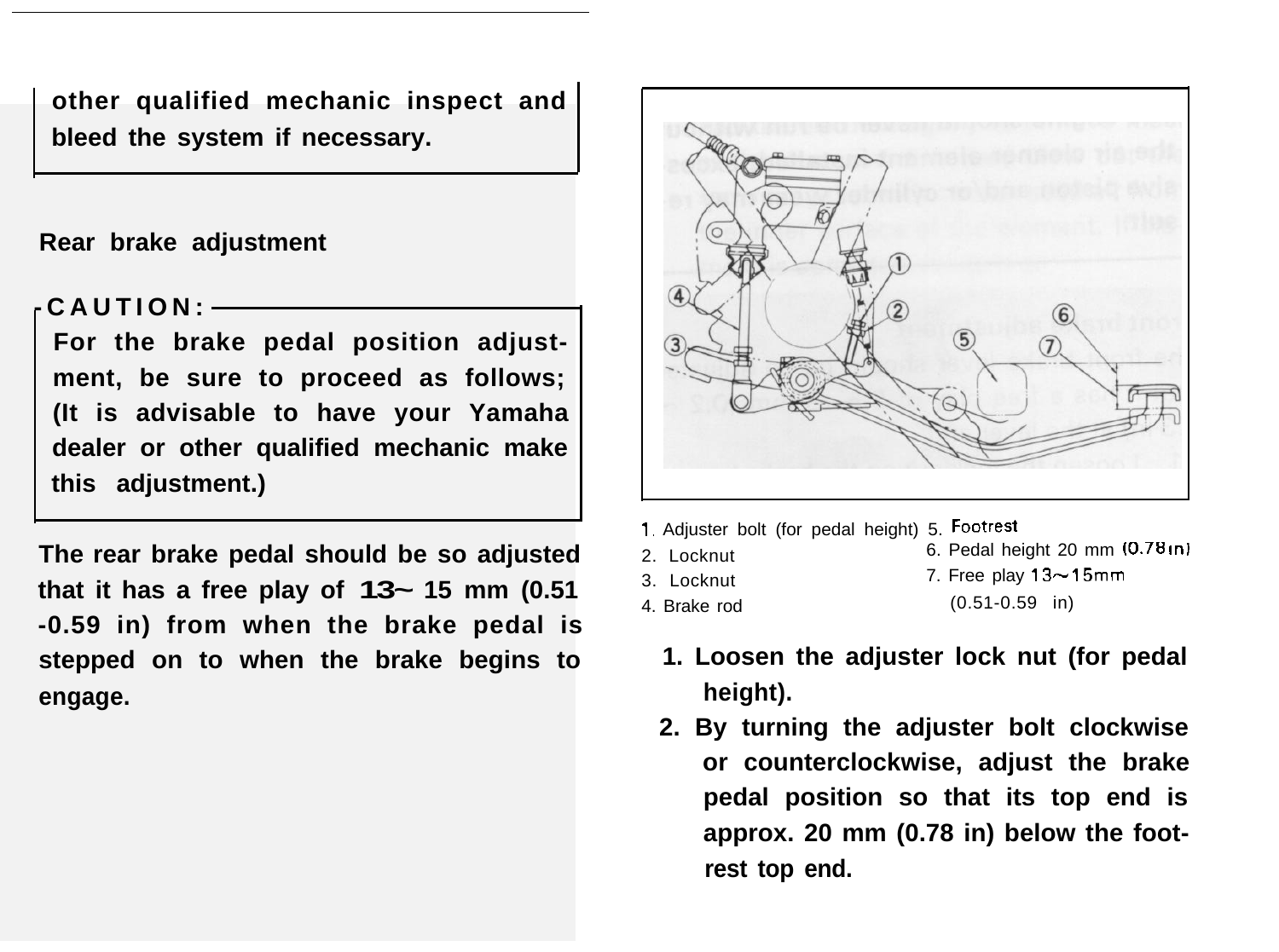- **3. Secure the adjuster lock nut.**
- **4.** Loosen the brake rod downward until there is noticeable free play between rod and master cylinder.
- 5. Turn in the brake rod until it lightly touches the master cylinder, then turn it out by approx. 1 and 3/4 turns (for proper free play).
- 6. Tighten the brake rod adjuster lock nut.

See that the punched mark on the brake rod is not above the top surface of the adjuster lock nut in securing the brake rod adjuster lock nut.

### **Checking the front and rear brake pads**

In order to check wear on the disc brake pads, a wear indicator is attached to each brake pad.

This indicator permits a visual check without disassembling the pads.

To check, open the wear indicator cap. If any pad is worn to the red line, ask a Yamaha dealer or other qualified mechanic to replace the pads.

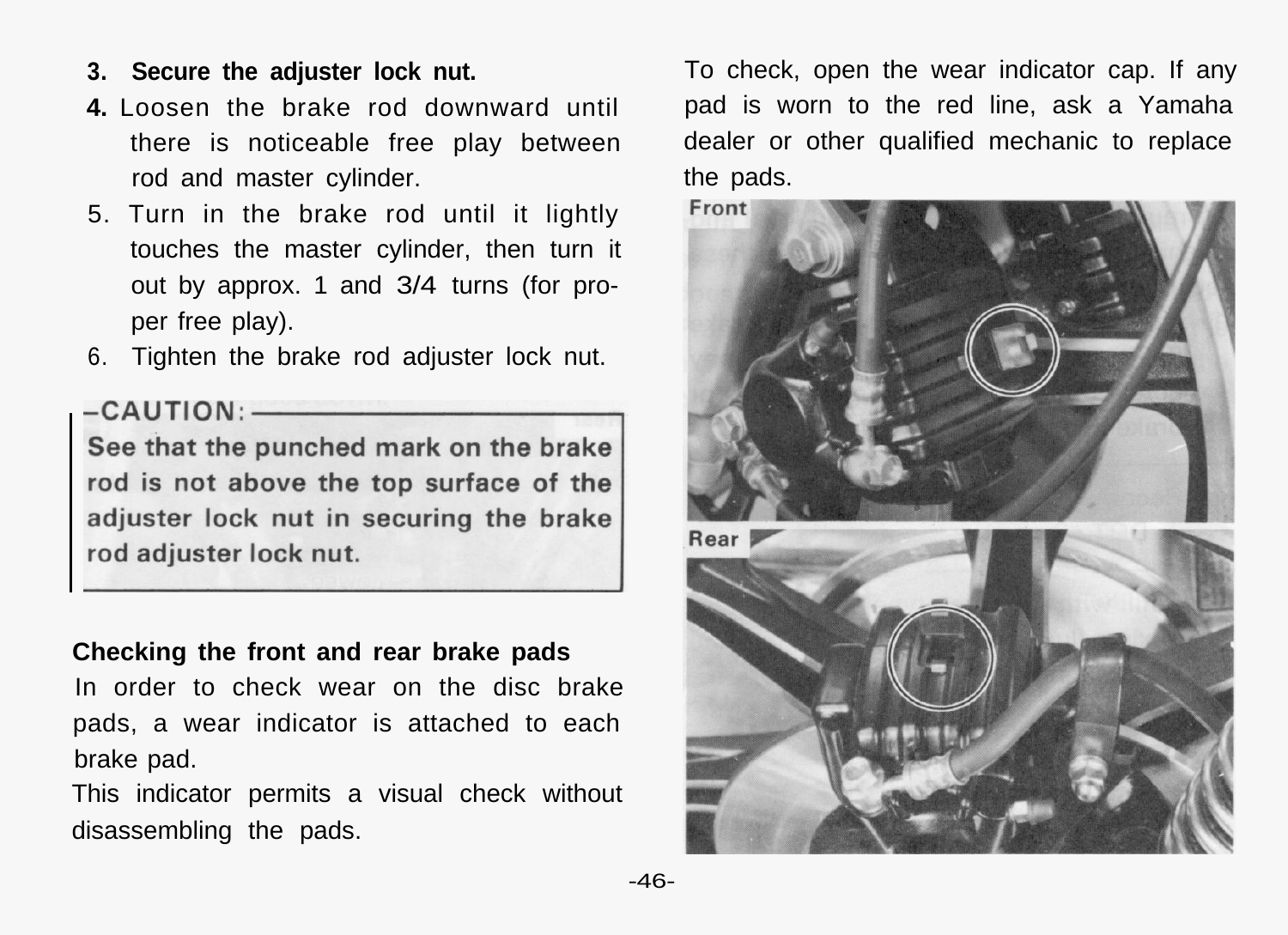Inspecting the brake fluid level Insufficient brake fluid may allow air to enter the 'brake system, possibly causing the brakes to become ineffective. Inspecting the brake fluid level<br>
Insufficient brake fluid may allow air to enter<br>
the 'brake system, possibly causing the<br>
brakes to become ineffective.<br>
Before riding, check the brake fluid level and<br>
replenish when nece

Before riding, check the brake fluid level and replenish when necessary. and observe these precautions:

1, Use only the designated quality brake fluid; otherwise, the rubber seals may deteriorate, causing leakage and poor brake performance.

2. Refill with the same type of brake fluid; mixing fluids may result in a harmful chemical reaction and lead to poor performance.



1. Lower level